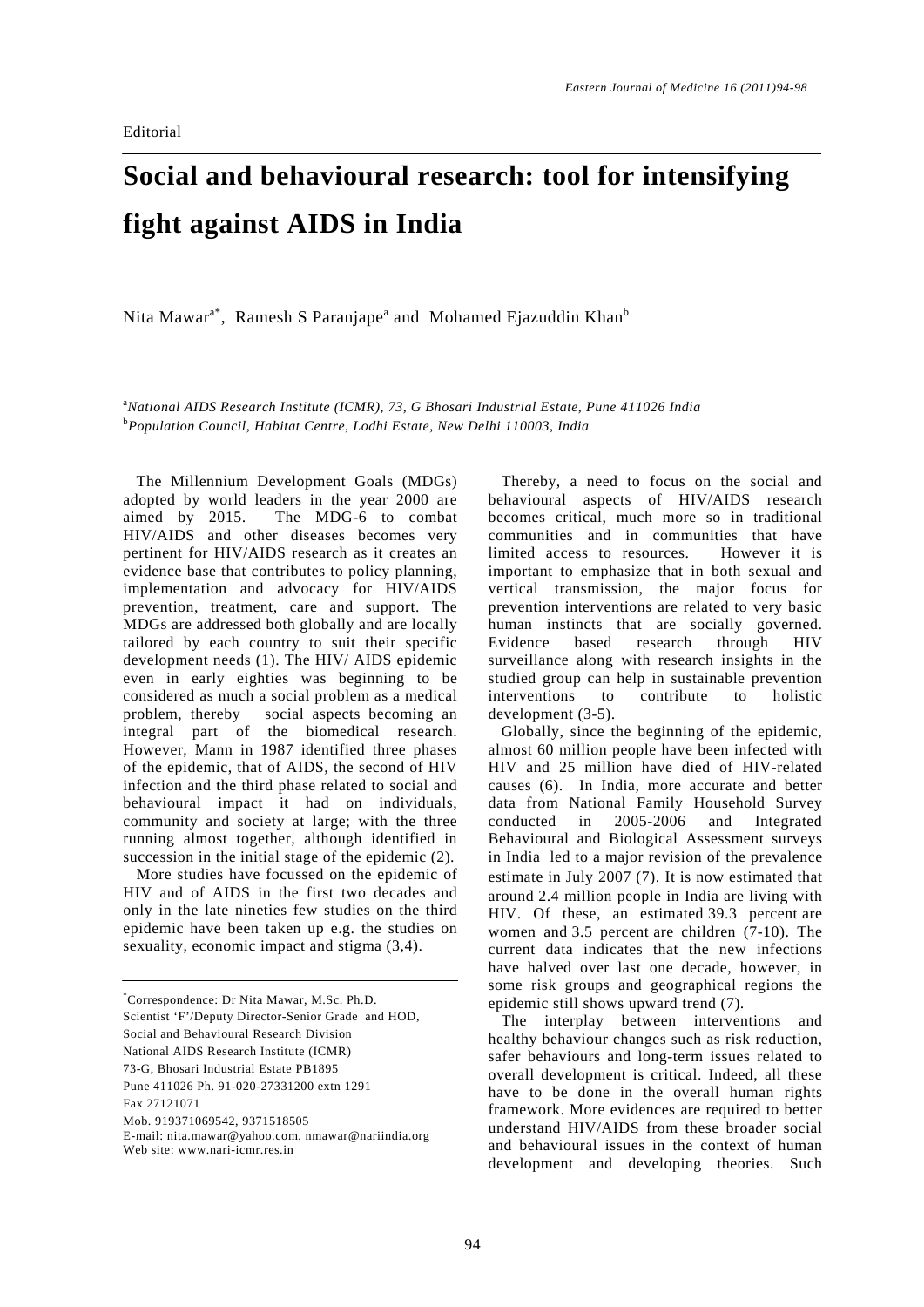developments and insights of the interplay could contribute to better planning, development of effective interventions and their implementation to achieve MGD-6. This special volume on social and behaviour aspects of HIV/AIDS research has been an endeavour to bring evidence from India, a country with second highest number of people living with HIV/AIDS (PLHAs). Ten papers are presented on varied aspects of HIV/AIDS research in this volume. Efforts to reduce the HIV/AIDS burden are a national priority. The compilation of research evidences and discussions that will stem from this special volume should help in giving directions to plan future studies that aim to combat HIV/AIDS by 2015 as envisaged in the Millennium Development Goals.

The National AIDS Control Organization (NACO) is a national body responsible for control of HIV epidemic in the country. NACO has established a framework to provide the services of prevention, treatment, care and surveillance through a network in each state of integrated counselling and testing centres (ICTCs), anti-retroviral therapy (ART) Centres, Community Care Centres (CCCs) and targeted interventions (TIs) operated through nongovernmental organizations (NGOs) and community based organizations (CBOs) (10). In this volume Sogarwal, Bachani, and Venkatesh using NACO's sentinel surveillance data from 2004 through 2008 describe the current status of the HIV/AIDS epidemic among adults in India and highlighted success of NACP III in combating the HIV epidemic. Indeed the paper reflects a comprehensive, evidence based planning and implementation of NACP III focusing on prevention, care and treatment.

The prevention efforts under national AIDS control program (NACP) were supplemented significantly by Bill and Melinda Gates Foundation (BMGF) sponsored *'Avahan India AIDS Initiative'*, a programme implemented in six high prevalent states among the high risk populations. BMGF also instituted a project to monitor the major impact of Avahan programme through the Integrated Behavioural and Biological Assessment referred as IBBA (11). The first large-scale probability sample survey in India that included both behavioral and biological indicators among populations most at risk of HIV transmission in six endemic states of India and among four segments of the National Highways was led by National AIDS Research Institute (11). The methodological challenges in data collection for social and behavioural areas experienced by the research team during the implementation of the survey is the focus of Subramanian, Ramakrishna and Paranjape's paper that includes identification of target groups, sampling, harm reduction, feedback from community, maintenance of quality control and related operational issues.

HIV transmission in India is largely through heterosexual contact. The low socio-economic status of young and old women compounded by their lack of control on sexuality continues to be a major barrier for prevention efforts (3,4,8,9). The adolescents on the threshold of active sexual life remain vulnerable to HIV infection in the absence of appropriate guidance and information as they are more likely to experiment putting themselves to risk (3,4). They are also less likely to have information on the risks of contracting HIV and means of protecting themselves from the infection (3). HIV/AIDS prevention strategies in youth are urgently needed through a focus on health education, behavioural change communication (BCC), and ensuring safe sex practices. The government needs to respond to the desire for formal sex and sexuality education in context of HIV/AIDS through peer education, an effective and culturally appropriate way to disseminate comprehensive information in young population (3,4). In this volume in a review article of the current trend of premarital sexual behaviour among youth in India, Joshi and Chauhan emphasize that programs are needed to reduce the risk through friendly services and an enabling environment in the community. Access to health care and education to prevent unwanted health outcomes due to unsafe premarital sex is critical among young (3). This is shown in another paper based on study of rural college youth in Maharashtra, India, by Ghule and Donta who examine the relationship between knowledge and attitude towards reproductive health issues and sexual behaviour, underscoring the need for interventions through interactive discussions with rural youth on risky sexual behaviours, its prevention and reproductive health.

A wide variety of individual, interpersonal, social, and environmental factors may influence the risk of HIV infection (3,5). Individual factors that influence risk behavior may include age, self-esteem, age of sexual debut, self-efficacy to enact prevention behaviours, interpersonal factors including gender equity and female empowerment, partner status, and ability to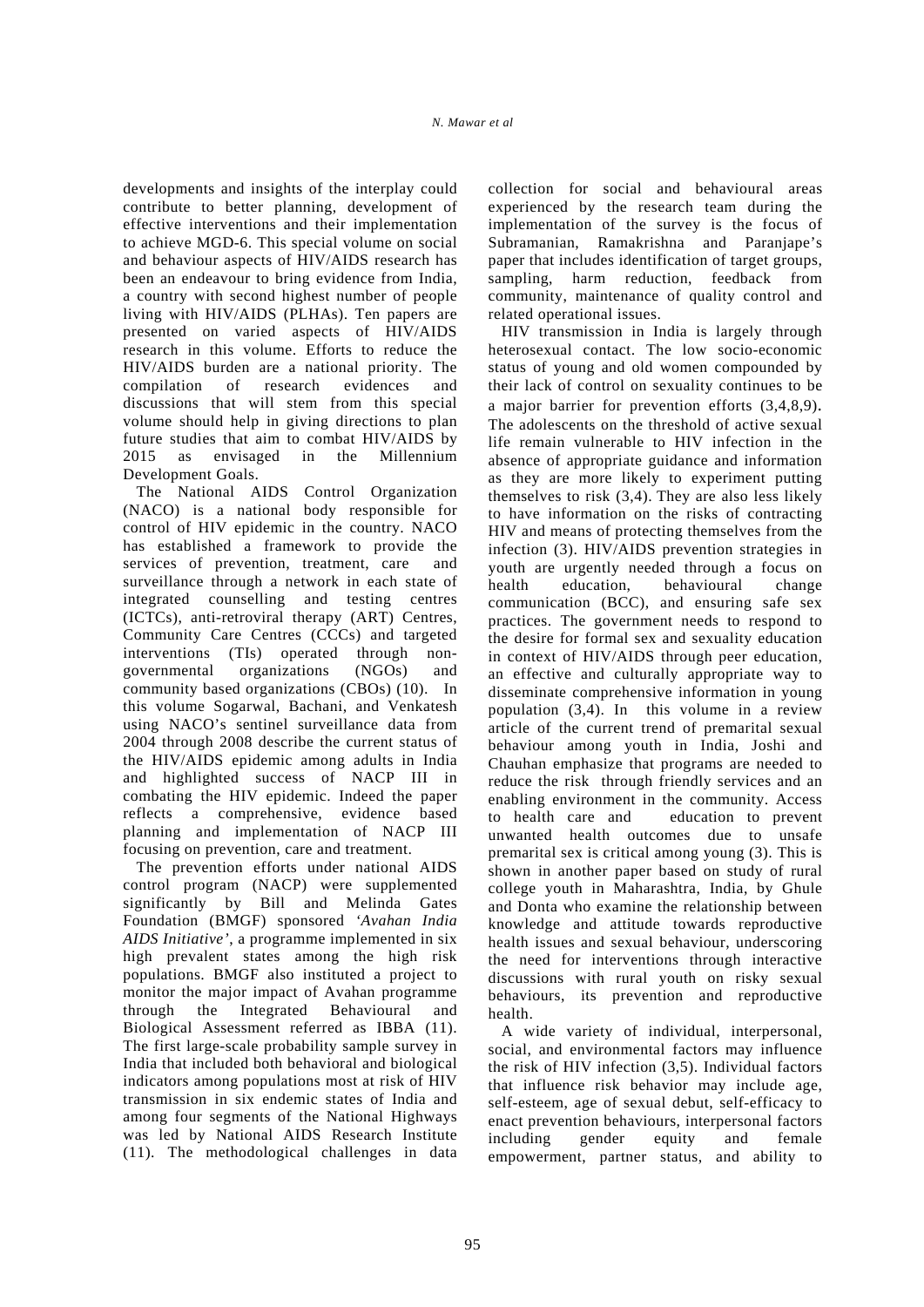negotiate prevention with sexual partners (3,4). Social and environmental factors that influence risk behavior may include cultural and religious beliefs about sexuality and sexual behaviour, culturally proscribed gender norms, and marginalization of certain populations, such as atrisk youth, young widows, commercial sex workers, etc (3-5, 12-14).

Views expressed from program perspective in the article by Rajesh Gopal emphasize that HIV/AIDS is not a mere health issue: its occurrence is influenced by a number of socioeconomic, cultural and ecological determinants where behaviour change communication can be effective instrument for the containment of HIV and AIDS. Studies reveal that HIV risk behaviors can be reduced in any targeted population through interventions that provide risk reduction counseling, assistance in problem solving and behaviour change, helping individuals to build the skills needed to reduce HIV risk (15). Mawar, Bagul, Sane et al in their study on Integrated Counseling and Testing Centre (ICTC) attendees demonstrate reduction in risk behaviour in men and women attending ongoing counseling at an ICTC during their regular follow-ups. The study shows that regular follow up visits provide a useful opportunity to reinforce behaviour change, like practice of safer behaviors through the dosage effect.

The availability of antiretroviral therapy (ART) has led to a dramatic decline in morbidity and mortality among HIV infected persons. With the rapid scale up of antiretroviral therapy in India both in the public and private sectors, more patients have benefited (10,16). It is estimated that about 1.72 lakh people died of AIDS related causes in 2009 in India. Wider access to ART has resulted in a decline of the number of people dying due to AIDS related causes. The trend of annual AIDS deaths is showing a steady decline since the roll out of free ART programme in India in 2004 (10). A study by Ajith, Neera and Rajani in South India in an ART clinic setting, describe the association of social factors highlighting the importance of family support and care givers in family that influence ART adherence in people living with HIV/AIDS (PLHAs).

The women's role within society and their greater biological vulnerability to HIV infection has exacerbated epidemic in a very different way (8,9,14). An understanding of the varied research studies on social and behavioural aspects needs to be assessed to plan focused research in future that can contribute to the millennium development goals. NACO's engagement with civil society and people living with and affected by HIV will prevent new infections and produce measurable impacts and protect people most affected (10). In their paper, Mukherjee & Das point that gender inequality is a critical factor fuelling the HIV epidemic in India and elsewhere in the world. While gender mainstreaming as a process finds mention in program plans and priorities, efforts to operationalize gender within HIV prevention programs have not been easy. They emphasize the need of gender sensitive indicators along with service delivery indicators to measure impact of program for reduction in structural vulnerability of women to HIV. Gender issue was an overarching principle for NACP III (10) and it is hoped that this continues to be reiterated with more rigor while planning the NACP IV as well.

The social and behavioral research could play a critical role in developing program delivery strategies keeping in mind social cultural realities for both HIV prevention and treatment. This insight is significant when any medical intervention like microbicide or a drug and vaccine is introduced in a community. While it is pertinent that studies on acceptability and adherence are important for implementation of new prevention methods i.e. applied research, it is equally important to understand the social and cultural environment where the product when available are intended to be used. Indeed it is an important area of enquiry where both social and medical scientist together could contribute significantly for the early and better acceptance of microbicide or vaccine in the community. This area of research, referred as basic research needs more priority to get community understanding and response of a product within the community  $(3.4)$ .

Each of the behavioral and social science components plays a key role in HIV prevention research. When efficacious biomedical or behavioral products like microbicides or a vaccine are developed, their impact at a population level depends on people's access, acceptability, and use under real-world conditions. The interventions using these products would be influenced by existing social norms, values and social systems referred as structural determinants in epidemiological and bio-medical parlance. However, it is critical to look at '*practices*' rather than behaviours where the term practices convey the social dimension of the behaviours (17). Practical and socially induced behaviours are usually organized by culture. The significance for an intervention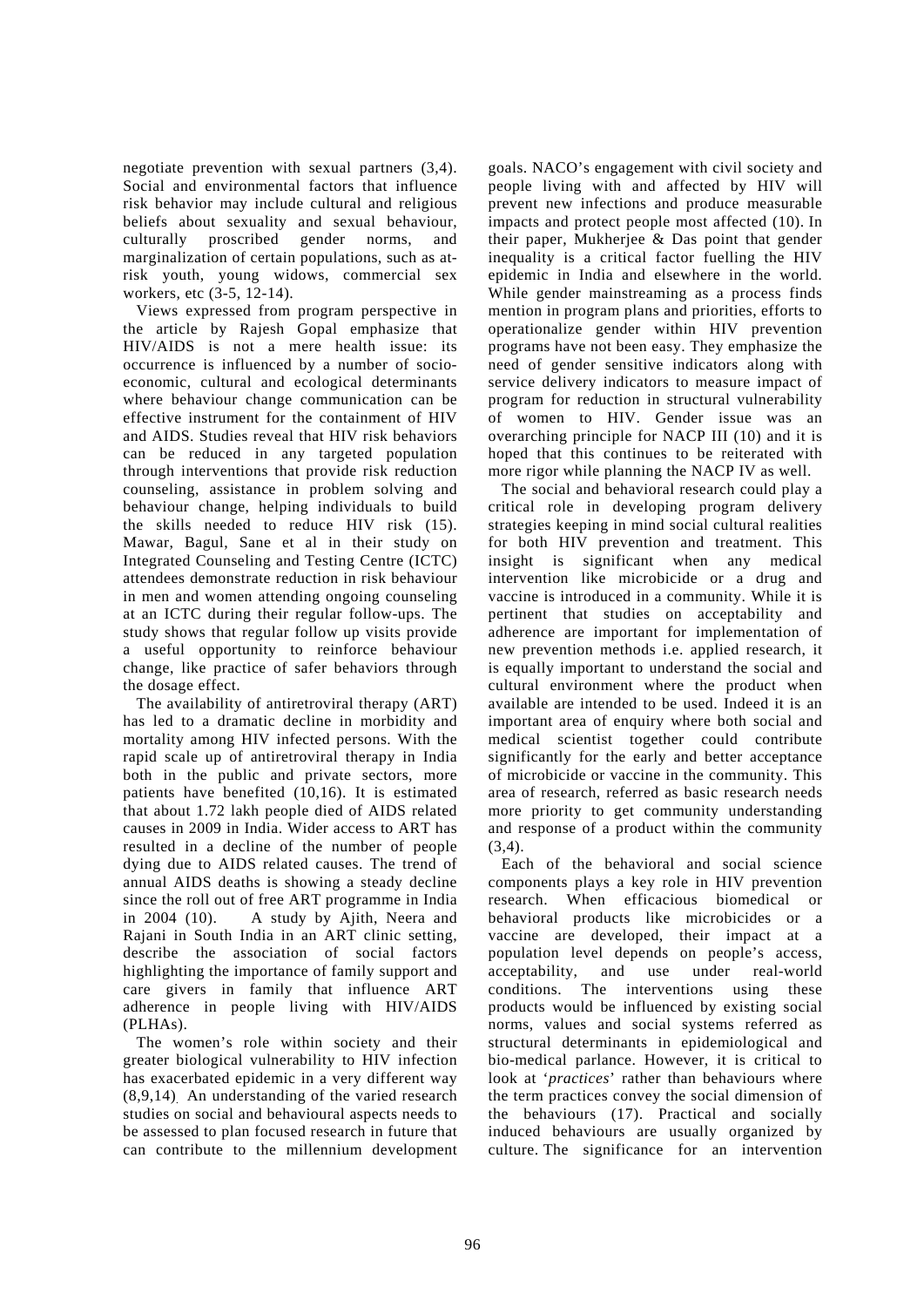using a product like microbicide within a cultural milieu has been underscored by Auerbach who differentiates the *"use"* and *"action"*. This is described further by her , *"use is a function of human behaviour and action is affected by an individual, interpersonal, social, and cultural factors that operate interactively in complex, dynamic and varied ways across settings"* (17) .

Studies are now being initiated in India to introduce a prevention product in the community and involving the community for HIV prevention research.

In their paper, Solomon, Morrow, Krishnan et al explore knowledge of HIV/STI risk behaviour and acceptability of microbicide by comparing the perceptions and behaviour in men and women with traditionally high-risk and low-risk behaviour; and emphasize that interventions are needed to improve perceptions of risk in order to promote use of prevention methods like microbicide and the ability of women to negotiate their use. Sexual and other behaviours related to HIV prevention are characterized by social norms (3,4). This is better understood by the involvement of the community from the formative stages of the clinical trials of new interventions. In their paper Sahay and Mehendale summarize processes and lessons learnt using formal partnerships with nongovernmental and community based organizations for community involvement. They indicate that the community involvement is possible although is long, and an ever-evolving process that needs institutional support, adequate funding and commitment by researchers. It is important that such programs be developed in a way that they can remain to be sustainable.

The spectrum of activities described through these research papers highlight the directions needed for further research. It is imperative that increased funding for social and behavioural research on HIV/AIDS be made available to achieve the goal of MDG-6. In a recent review Nguyen et al advocated that research investments are required for operational and social scientific research to identify *"how drugs or vaccines will be most effectively used outside the laboratory and how best practices will be defined across different cultural contexts."* (18). This is a critical issue when it is known that HIV/ AIDS remain the leading threat to development affecting individuals, families and community. The evidence of ways in which social environments influence the disease transmission and its dynamics, and how socio-cultural, political and economic factors contribute to and are affected by the epidemic are now being initiated. However, it is critical to state that while major research investments for supporting the biomedical response to the crisis through the development of drugs, monitoring technologies, vaccines, and microbicides exist, same is not true for social science research. The solution lies with the research reviews being made valid through a *"true peer review"* process which according to Nguyen et al are by those with expertise in social sciences as well, "*rather than experts of biomedical sciences alone reviewing it"* (18) .

The emphasis on social and behavioural research although now well recognized has often been used to support bio-medical research. While this support is indeed necessary, having its own independent identity to contribute to HIV/AIDS research needs to be strengthened through prioritizing, reviewing and funding social and behavioural science research. This way it would then contribute more effectively to both social scientists and bio-medical researchers' perspectives to enable concomitant interactions on still the unknown aspects of HIV/AIDS.

The research papers in this special issue are a window to the social and behavioural science research in the field of HIV and AIDS in India. They indicate the path the social and behavioural research should take for control of HIV and AIDS. However, a real success in terms of achieving MDG 6 can become reality when an integrated approach is taken for biomedical and socio-behavioural research on HIV and AIDS.

## **References**

- 1. MDG:http://en.wikipedia.org/wiki/Millennium\_Devel opment\_Goals. 270511.
- 2. Mann J. AIDS-a global perspective. West J Med 1987; 147: 673.
- 3. Nadkarni J AIDS related behavioural and social research in India. AIDS Res. & Rev 1999; 2: 28-38.
- 4. Mawar N Relevance of understanding Human sexuality in the AIDS era: An overview.AIDS Res. & Rev 1999; 2: 44-47.
- 5. Mutatkar RK, Pelto B, Mawar N, et al. Apte H (Co Eds): Proceeding Volume Sexuality and Sexual Behaviour: Social Science Perspective. Ford Foundation sponsored program: School of Health Sciences, Pune University Publication,Pune 2005.
- 6. AIDS Res Ther. 2010; 23: 7-10.
- 7. http://www.avert.org/indiaaids.htm 270511.
- 8. NACO (2007) 'HIV sentinel surveillance and HIV estimation, 2006'.
- 9. UNAIDS (2008) 'Epidemiological fact sheet on HIV and AIDS'.